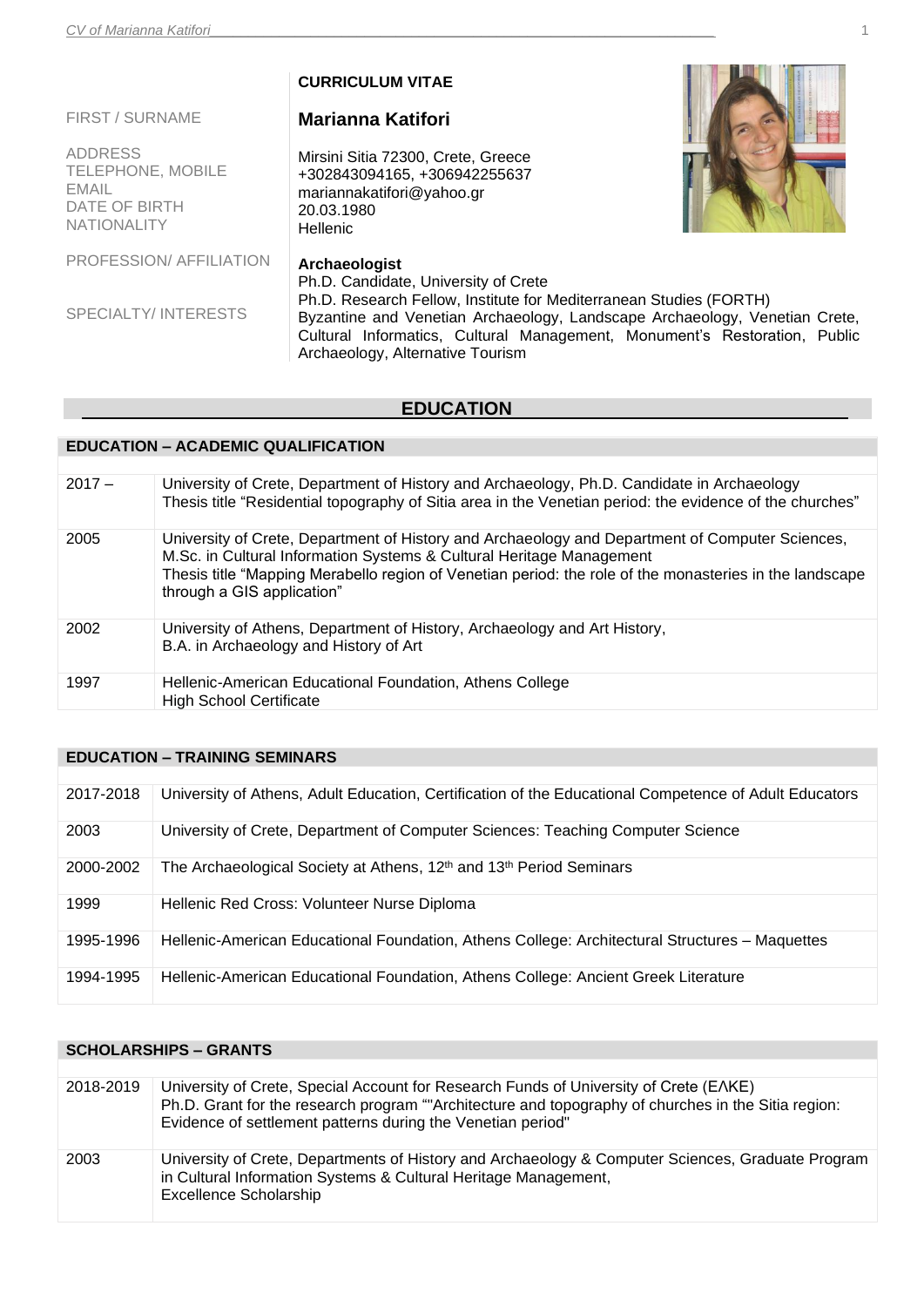# **MORK EXPERIENCE**

#### **RESEARCH PROGRAMMS**

| 2019-2021 | F.O.R.T.H. - Institute for<br>Mediterranean Studies                                                                                          | Research in archival sources & bibliography, field survey, photographic<br>documentation, and spatial analyses for the project "Spatial Dynamics<br>and Settlement Patterns in Eastern Crete from the Classical to the<br>Venetian Period".                                                                                             |
|-----------|----------------------------------------------------------------------------------------------------------------------------------------------|-----------------------------------------------------------------------------------------------------------------------------------------------------------------------------------------------------------------------------------------------------------------------------------------------------------------------------------------|
| 2010      | <b>Technological Educational</b><br>Institute of Crete                                                                                       | Archaeological documentation of monuments and archaeological sites<br>for the website of Religious and Alternative Tourism in Lassithi Region.                                                                                                                                                                                          |
| 2010      | F.O.R.T.H. - Institute for<br><b>Mediterranean Studies</b>                                                                                   | Design of contents, Texts, Photos, Databases, Data digitalization,<br>Positioning Measurement (GPS) for the project "Monitoring of<br>Environmental and Cultural Resources of Neapoli Municipality, Lassithi<br>Region".                                                                                                                |
| 2008      | F.O.R.T.H. - Information<br><b>Cultural Informatics</b>                                                                                      | Research in archival sources & bibliography, field survey, photographic<br>Systems Laboratory, Centre for documentation, collection, processing and production of presentations<br>for the project "Research and Promotion of Renaissance cultural<br>heritage in Crete and Cyprus" for Leyki, Crete and Pafos, Cyprus<br>Municipality. |
| 2004-2006 | F.O.R.T.H. - Institute for<br><b>Mediterranean Studies</b>                                                                                   | Research, collecting and indexing archaeological data, Databases,<br>Data digitalization, Analysis in Geographic Information Systems (GIS),<br>topographical mapping and GPS survey for the project "Digital Crete.<br>Mediterranean Cultural Routes".                                                                                  |
| 2004-2005 | F.O.R.T.H. - Information<br><b>Cultural Informatics</b>                                                                                      | Creation of a best practice guide for the development of cultural<br>Systems Laboratory, Centre for documentation systems for architectural monuments for the project<br>"Standards for cultural documentation and support technologies".                                                                                               |
| 2004      | F.O.R.T.H. - Institute for<br>Mediterranean Studies & Teikn<br>a lofti & Comune di Bologna &<br>Cultural Heritage Protection of<br>Lithuania | Research and collection of historical, ethnographical and archaeological<br>data, listing of cemeteries and texts for the project "E- Mem: Interactive<br>Graveyard Information Management Tool & Virtual Memoriam<br>Database".                                                                                                        |

## **RESTORATION PROGRAMMS – MINISTRY OF CULTURE**

| 2015      | Ephorate of<br>Antiquities of<br><b>Heraklion</b>        | Restoration, wall paintings conservation & excavation in the project "Research and<br>conservation of Agios Georgios Vrahassiotis church at Vrahassi", Lassithi Region, Crete                       |
|-----------|----------------------------------------------------------|-----------------------------------------------------------------------------------------------------------------------------------------------------------------------------------------------------|
| 2013-2014 | 13 <sup>th</sup> Ephorate<br>of Byzantine<br>Antiquities | Restoration, wall paintings conservation & excavation in the project "Restoration and<br>Conservation of the Wall Paintings of Christ church at Kritsa", Lassithi Region, Crete                     |
| 2011-2013 |                                                          | Restoration, wall paintings conservation & excavation in the project "Restoration and<br>Conservation of the Wall Paintings of Agios Ioannis Prodromos church at Kritsa",<br>Lassithi Region, Crete |
| 2007-2008 |                                                          | Supervision and archaeological excavation in the project "Promotion of the byzantine"<br>wall, Conservation and Restoration of the ottoman fountains of lerapetra", Lassithi<br>Region, Crete       |
| 2006      |                                                          | Excavation in Agioi Apostoloi church in the project "Promotion and Restoration of<br>monuments of middle byzantine period in East Crete", Kato Episkopi, Sitia, Lassithi<br>Region, Crete           |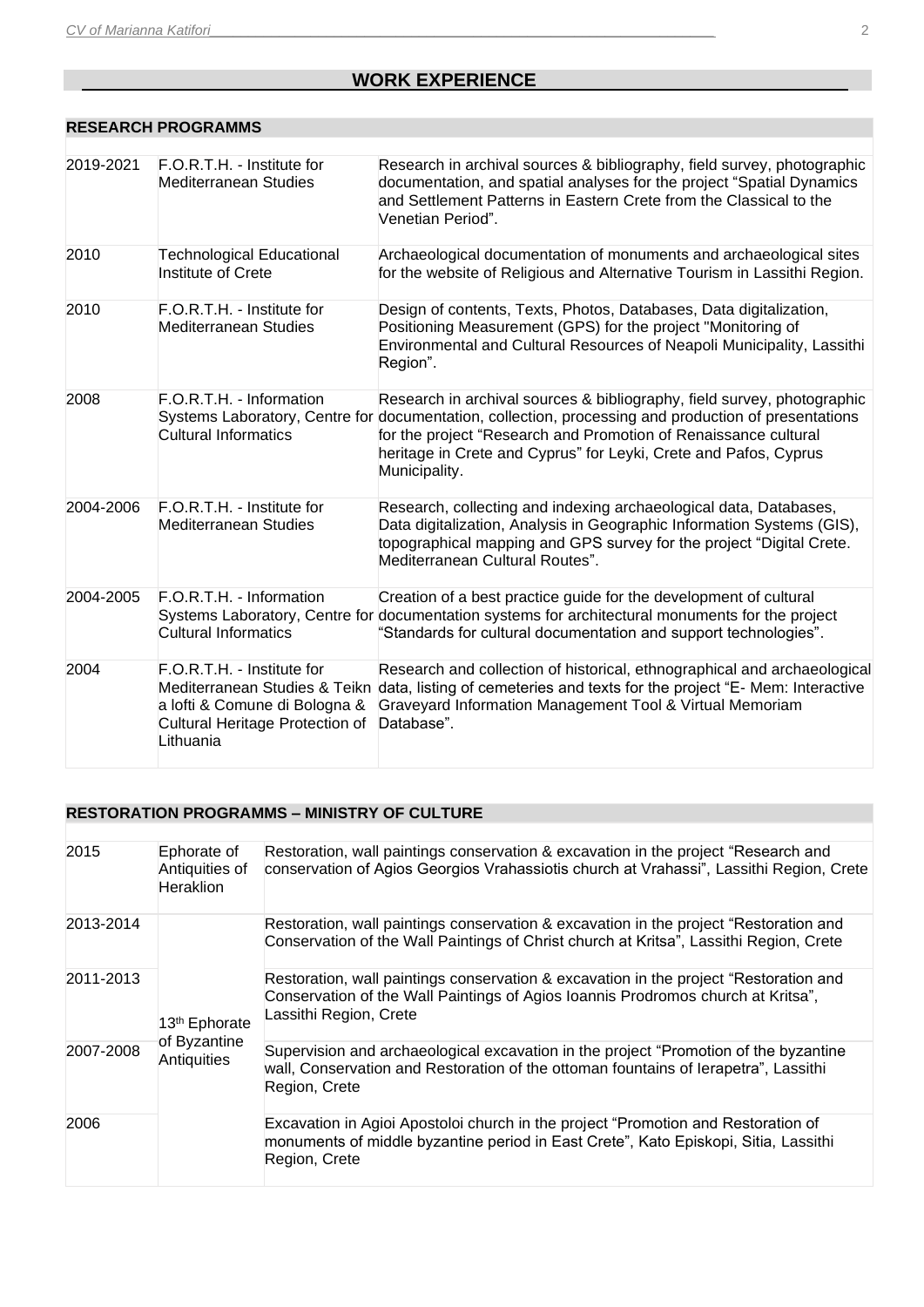## **FIELD SURVEYS – GEOPHYSICAL SURVEYS – EXCAVATIONS**

| 2017-2019                     | Ephorate of Antiquities of Lassithi & F.O.R.T.H. -<br>Institute for Mediterranean Studies                                                                                                                       | Archaeological survey for Oros Oxa Archaeological<br>Survey Project, Mountain Oxa, Elounda, Merabello,<br>Lassithi Region, Crete                                                                                                                                       |
|-------------------------------|-----------------------------------------------------------------------------------------------------------------------------------------------------------------------------------------------------------------|------------------------------------------------------------------------------------------------------------------------------------------------------------------------------------------------------------------------------------------------------------------------|
| $2011 -$                      | National Hellenic Research Foundation - Institute<br>of Historical Research                                                                                                                                     | Fieldwork for the research program "Immured"<br>vessels in Byzantine and Post-Byzantine churches of<br>Greece: An online corpus", Lassithi Region, Crete                                                                                                               |
| 2006-2016                     | Private excavations upon the supervision of the<br>Archaeological Service (13th Ephorate of<br>Byzantine Antiquities, Ephorate of Antiquities of<br>Heraklion, Ephorate of Antiquities of Lassithi)             | Archaeological excavations in and around churches<br>of Lassithi Region: Christ at Kamari of Kritsa,<br>Analipsi at Poros of Elounda, Agia Aikaterini of Etia,<br>Agios Antonios of Mirsini, Agios Athanasios of<br>Lithines, Agios Ioannis of Sykia, Panagia of Sfaka |
| 10/2010                       | Private excavation upon the supervision of the<br>13 <sup>th</sup> Ephorate of Byzantine Antiquities                                                                                                            | Excavation in Chalkiadakis-Leonardopoulos plot at<br>Tholos, Kavousi, Ierapetra, Lassithi Region, Crete                                                                                                                                                                |
| 06-08/2009<br>07-08/2010      | Institute for Aegean Prehistoric (INST.A.P.)                                                                                                                                                                    | Field Archaeologist, Supervisor of the excavation on<br>behave of 24th Ephorate of Classical and Prehistoric<br>Antiquities, Mochlos, Sitia, Lassithi Region, Crete                                                                                                    |
| 2009-2010                     | Institute for Aegean Prehistoric (INST.A.P.)                                                                                                                                                                    | Translation in Greek of the archaeological reports of<br>excavation at Chrissi island, Papadiokampos and<br>Pahia Ammos, Lassithi Region, for 24th Ephorate of<br><b>Classical and Prehistoric Antiquities</b>                                                         |
| 07/2006<br>to 08/2007         | up AIAS: Anonymous Technical Construction<br>Company upon the supervision of the 13th<br><b>Ephorate of Byzantine Antiquities</b>                                                                               | Archaeological survey and excavation, supervising of<br>general excavation and building constructions NW of<br>Kazarma, Sitia, Lassithi Region, Crete                                                                                                                  |
| 10/2005<br>09/2003<br>10/2002 | F.O.R.T.H. - Institute for Mediterranean Studies & Geophysical survey, topographical mapping and<br>University of Pennsylvania Museum                                                                           | GPS survey for Vrokastro Survey Project, Istro,<br>Merabello, Lassithi Region, Crete                                                                                                                                                                                   |
| 06/2005                       | University of Thessaly & AZ Ephorate of Classical<br>and Prehistoric Antiquities                                                                                                                                | F.O.R.T.H. - Institute for Mediterranean Studies & Geophysical survey at Archaeological site of Sykiona                                                                                                                                                                |
| 06/2005                       | University of Pennsylvania Museum                                                                                                                                                                               | F.O.R.T.H. - Institute for Mediterranean Studies & Geophysical survey for Mt. Lykaion Excavation and<br>Survey Project, Lykaion, Lakonia                                                                                                                               |
| 04/2004                       | F.O.R.T.H. - Institute for Mediterranean Studies & Topographic survey and GPS mapping in "NERC<br>Wales Aberystwyth University, Remote Sensing<br>Laboratory                                                    | airborne remote sensing project in Crete",<br>Palaikastro and Itanos, Sitia, Lassithi Region, Crete                                                                                                                                                                    |
| 01/2004                       | Commission for Protection, Restoration and<br>Promotion of Archaeological Area Dodona<br>Monuments                                                                                                              | F.O.R.T.H. - Institute for Mediterranean Studies & Geophysical survey at Archaeological site of Dodoni                                                                                                                                                                 |
| 09/2003                       | F.O.R.T.H. - Institute for Mediterranean Studies & Geophysical survey at Aktio, Preveza<br>University of Ioannina, History and Archaeology<br>Department                                                        |                                                                                                                                                                                                                                                                        |
| 09/2003                       | F.O.R.T.H. - Institute for Mediterranean Studies & Geophysical survey at Nikopoli, Preveza<br>Commission for the Promotion, Conservation,<br>Utilization of Roman and Early Christian<br>Monuments of Nikopolis |                                                                                                                                                                                                                                                                        |
| 07/2002                       | University of Athens, History and Archaeology<br>Department                                                                                                                                                     | Archaeological excavation at Ancient Alassarna,<br>Kardamena, Kos                                                                                                                                                                                                      |
| 07/2001                       | Ministry of Culture, Archaeological Service,<br>Ephorate Paleoanthropology - Speleology                                                                                                                         | Archaeological<br>paleolithic<br>excavation<br>at<br>cave<br>settlement Kalamakia, Areopoli, Mani                                                                                                                                                                      |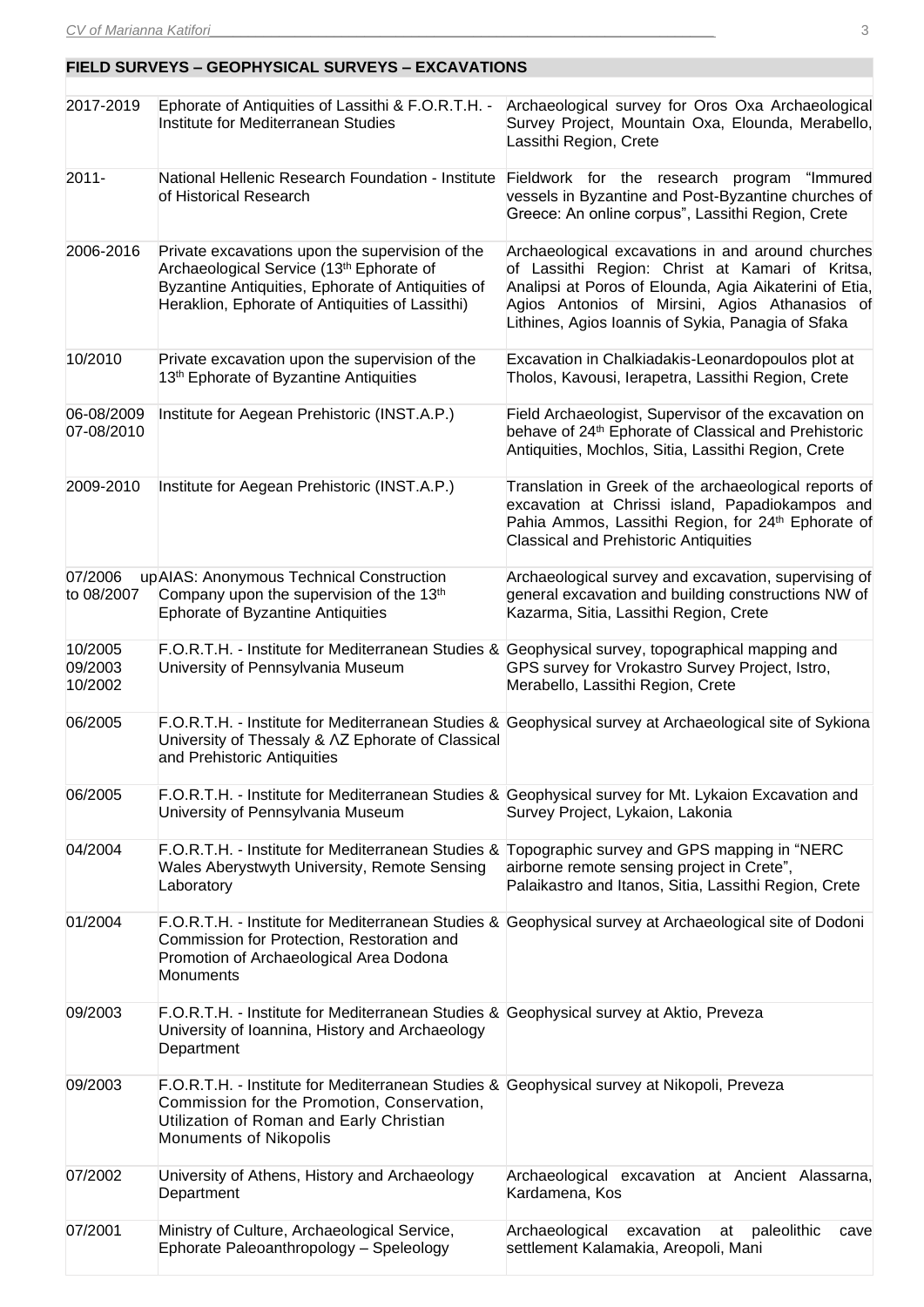#### **TEACHING EXPERIENCE**

| 2016-2022 | Alternative Tourism<br>Agency "Petassos<br>Travel"              | Conducting archaeological seminars and guiding in the historical and natural<br>landscape of Crete: Knossos-Archanes-Yiouhtas, Elounda-Spinalonga,<br>Kavousi, Mochlos                                                  |
|-----------|-----------------------------------------------------------------|-------------------------------------------------------------------------------------------------------------------------------------------------------------------------------------------------------------------------|
| 2015-2016 | Public Institute of<br>Vocational Training of<br>Agios Nikolaos | Teaching course: Applications in guarding Museums and Archaeological Sites                                                                                                                                              |
| 2001-2002 | Benaki Museum,<br><b>Educational Programs</b><br>Department     | Guide assistant at the educational programs for schools into the Byzantine<br>and Post Byzantine Collection, assistant at the activities for individually<br>children and the educational material and books management |
| 1999-2006 | <b>Private Teacher</b>                                          | Private lessons to primary and secondary education students                                                                                                                                                             |

#### **PROJECTS' STUDIES**

| 2020-2021 | Stegi Vitsentzos Kornaros                                                | Requirements' analysis, design, collection, and synthesis of content for<br>the website of Stegi Vitsentzos Kornaros                                                                                                                       |
|-----------|--------------------------------------------------------------------------|--------------------------------------------------------------------------------------------------------------------------------------------------------------------------------------------------------------------------------------------|
| 2018-2019 | Filippou K., civil engineer, &<br>Ephorate of Antiquities of<br>Lassithi | Member of the study group of "Study of Immediate Fastening Works at<br>the Sea Wall of Sitia, Lassithi Region"                                                                                                                             |
| 2017-2018 | Aestas Architects Studio &<br>Ephorate of Antiquities of<br>Lassithi     | Member of the study group of "Consolidation and Restoration of the<br>Tower and Church of Agios Panteleimon in Voila, Sitia, Lassithi<br>Region"                                                                                           |
| 2009      | Sitia Development<br>of Byzantine Antiquities                            | Study on "Supply and Installation of Equipment for the Medieval Villa<br>Organization – 13 <sup>th</sup> Ephorate of Etia, Sitia, Crete" of the project "Network of Cultural and Religious<br>Infrastructures" in INTERREG Greece - Cyprus |
| 2007      | 13 <sup>th</sup> Ephorate of Byzantine<br>Antiquities                    | Member of the study group of "Church of the Agioi Apostles of Kato"<br>Episkopi, Sitia: Study of Consolidation and Restoration"                                                                                                            |

#### **PUBLICATIONS & PRESENTATIONS**

### **PUBLICATIONS**

Coutsinas N., Katifori M., Roussos K. & Argyriou A., forthcoming, "The Settlement Patterns of the Ierapetra Isthmus (East Crete) from the Classical to the Venetian Periods, as Revealed Through the SettleInEastCrete Program", Journal of Greek Archaeology (peer-reviewed)

Coutsinas N., Katifori M., Roussos K. & Argyriou A., 2021, "The Settlement Patterns of the Praisos Region (East Crete) from the Classical to the Venetian Periods, as Revealed Through the SettleInEastCrete Program", *Annuario 99*, 420-442 (peer-reviewed)

Katifori M., forthcoming, "Mapping and documentation of the churches in Sitia Region, Crete, during the Venetian period: Methodology and preliminary results", in *On shifting grounds, the study of archaeological practices in a changing world. Proceedings of COST Action CA1501- ARKWORK Conference,* Rethymno 3-5 October 2019. Opuscula Archaeologica.

▪ Katifori Μ. 2020, «Ναοί Λάστρου και Σφάκας Σητείας», *Ημερολόγιο Ιεράς Μητρόπολης Ιεραπύτνης και Σητείας*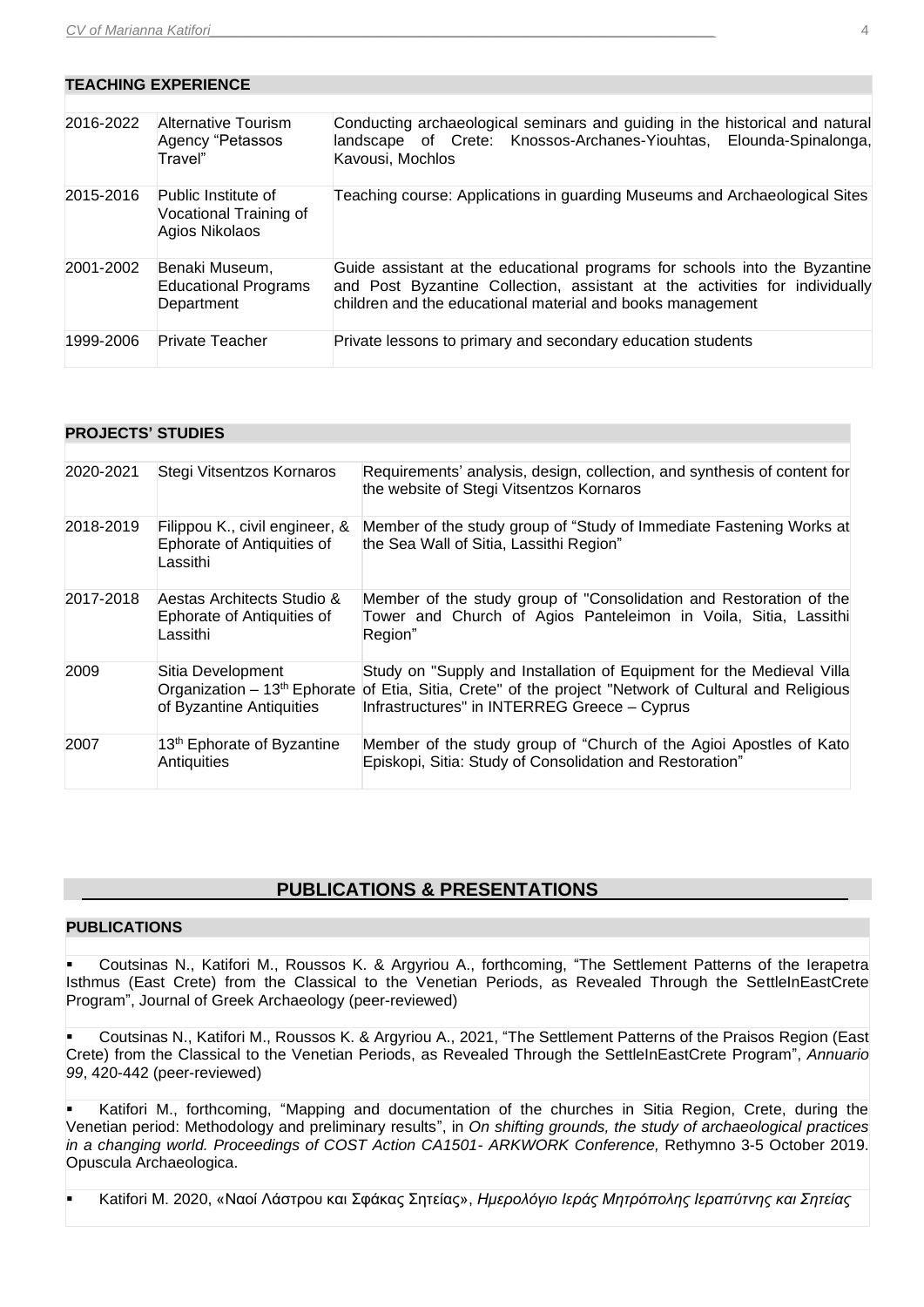▪ Mochovi G. & Katifori M., 2019, «Ναοί με εντοιχισμένα αγγεία στο νομό Λασιθίου», *Πεπραγμένα ΙΒ Διεθνούς Κρητολογικού Συνεδρίου, Ηράκλειο 21–25 Σεπτεμβρίου 2016,* Ηράκλειο, αναρτηθέν στις 21.03.2019 στο <https://12iccs.proceedings.gr/el/proceedings/category/39/36/464>

▪ Katifori Μ., 2015, «Ο ναός του Αγίου Ιωάννη Προδρόμου στην Κριτσά Μεραμπέλου», *Πρακτικά 3ης Συνάντησης*, *Ρέθυμνο, 5-8 Δεκεμβρίου 2013*, *Αρχαιολογικό Έργο Κρήτης ΙΙΙ,* Ρέθυμνο 2015, τόμος Β, 595-606

▪ Katifori Μ. & Fousteris G., 2010 «Σημαντικά Θρησκευτικά Μνημεία», στο Αικατερινίδης Ι & Σησαμάκης Μ. (επιμ.), *Θρησκευτικές Διαδρομές στο Νομό Λασιθίου*, Νομαρχιακή Αυτοδιοίκηση Λασιθίου & Τ.Ε.Ι. Αγίου Νικολάου, Άγιος Νικόλαος 2010, 153-393

Katifori Μ., 2010, «Ανασκαφή στο ναό των Αγίων Αποστόλων στην Κάτω Επισκοπή Σητείας: Επίσκεψη σε ένα βυζαντινό λουτρό», *Πρακτικά 1ης Συνάντησης*, *Ρέθυμνο, 28-30 Νοεμβρίου 2008*, *Αρχαιολογικό Έργο Κρήτης Ι,* Ρέθυμνο 2010, 211-222

▪ Katifori Μ., 2010, *Περιήγηση στην περιφέρεια της Φουρνής των χρόνων της Βενετοκρατίας*, Fourninet Association, Φουρνή Λασιθίου Κρήτης 2010

Katifori Μ., 2010, «Το Μεραμπέλλο στα χρόνια της Βενετοκρατίας. Χαρτογραφική αποτύπωση και διερεύνηση *της οργάνωσης και χρήσης του χώρου», Πεπραγμένα Ι Διεθνούς Κρητολογικού Συνεδρίου, Χανιά, 01–08 Οκτωβρίου 2006,* Χανιά, 71-86

Sarris A., Peraki E., Chatzoyiannaki N., Elvanidou M., Kappa E., Kakoulaki G., Karimali E., Katifori M., Kouriati K., Papadakis G., Papadopoulos N., Papazoglou M., Trigkas V., Athanasaki K., 2009, «Time Drilling Through the Past of the Island of Crete», *Colloqium C04 - Technology and Methodology for Archaeological Practice: Practical applications for the past reconstruction, Proceedings of the XV Congress of the U.I.S.P.P., Lisbon, Portugal, 4-9 September 2006,* BAR Inernational Series 2029, 115-123

Sarris A., Papadopoulos N., Trigkas V., Kokkinou E., Alexakis D., Kakoulaki G., De Marco E., Seferou E., Shen G., Karaoulis M., Simirdanis K., Kondili F., Katifori M., Dogan M., Lolos Y., Kalpaxis Th., 2008 "Recovering the Urban Network of Ancient Sikyon Through Multi-component Geophysical Approaches", στο Posluschn A., Lambers K. & Herzog I. (eds.), *Proceedings of the 35th International Conference on Computer Applications and Quantitative Methods in Archaeology: Layers of Perception, Berlin 2-6 April 2007, Kolloquien zur Vor und Fruhgeschichte* Vol. 10, Bonn, 11-16

Sarris A., Trigkas V., Papadakis G., Papazoglou M., Peraki E., Chetzoyiannaki N., Elvanidou M., Karimali E., Kouriati K., Katifori M., Kakoulaki G., Kappa E., Athanasaki K., Papadopoulos N., 2008 "A Web-GIS Approach to Cultural Resources Management in Crete: the Digital Archaeological Atlas of Crete", στο Posluschn A., Lambers K. & Herzog I. (eds.), *Proceedings of the 35thInternational Conference on Computer Applications and Quantitative Methods in Archaeology: Layers of Perception, Berlin 2-6 April 2007, Kolloquien zur Vor und Fruhgeschichte* Vol. 10, Bonn, 242

Katifori M., 2007 "Recapturing the Spatial Dynamics of the Venetian Occupation Period of Merabello, E. Crete through a GIS Approach", στο Figueiredo A. & Velho G. (eds). *Proceedings of the XXXIII Computer Applications in Archaeology Conference: The world is in your eyes, Tomar 21-24 March 2005, CAAPortugal,* Tomar, 451 – 455

Sarris A., Kouriati K., Kokkinou E., Aedona E., Karagianni L., Vargemezis G., Stamatis G., Elvanidou M., Katifori M., Kaskanioti M., Soetens S., Kalpaxis Th., Bassiakos Y., Athanassas C., Hayden B. & Brennan T., 2007, "A Multidisciplinary Approach to Industrial Sites of the Vrokastro Region of Mirabello, Eastern Crete", στο Figueiredo A. & Velho G. (eds), *Proceedings of the XXXIII Computer Applications in Archaeology Conference: The world is in your eyes, Tomar 21-24 March 2005*, *CAAPortugal,* Tomar, 211-217

Sarris A., Trigkas V., Papadakis G., Papazoglou M., Peraki E., Chetzoviannaki N., Elvanidou M., Karimali E., Kouriati Κ., Katifori, Μ., Kakoulaki G., Kappa E. & Athanasaki K., 2006, «Πολιτισμική χαρτογράφηση με Πολυμέσα: Ψηφιακός Αρχαιολογικός Άτλαντας της Κρήτης» στο Καρανικόλας Ν. (επιμ.), *Πρακτικά 9ου Εθνικού Συνεδρίου Χαρτογραφίας: Χαρτογραφία Δικτύων – Χαρτογραφία μέσω Δικτύων, Χανιά 2-4 Νοεμβρίου 2006,* Εκδόσεις Ζήση, 305-317

Sarris A., Elvanidou M., Karimali E., Kaskanioti M., Katifori M., Kokkinaki L., Lazaridou O., Peraki E., Trigkas V., Chaviaras G. & Chetzoyiannaki N., 2006, «Διαχείριση Νεκροταφείων μέσω Τεχνικών GIS και Διαδικτύου», στο Καρανικόλας Ν. (επιμ.), *Πρακτικά 9ου Εθνικού Συνεδρίου Χαρτογραφίας: Χαρτογραφία Δικτύων – Χαρτογραφία μέσω Δικτύων, Χανιά 2-4 Νοεμβρίου 2006,* Εκδόσεις Ζήση, 359-366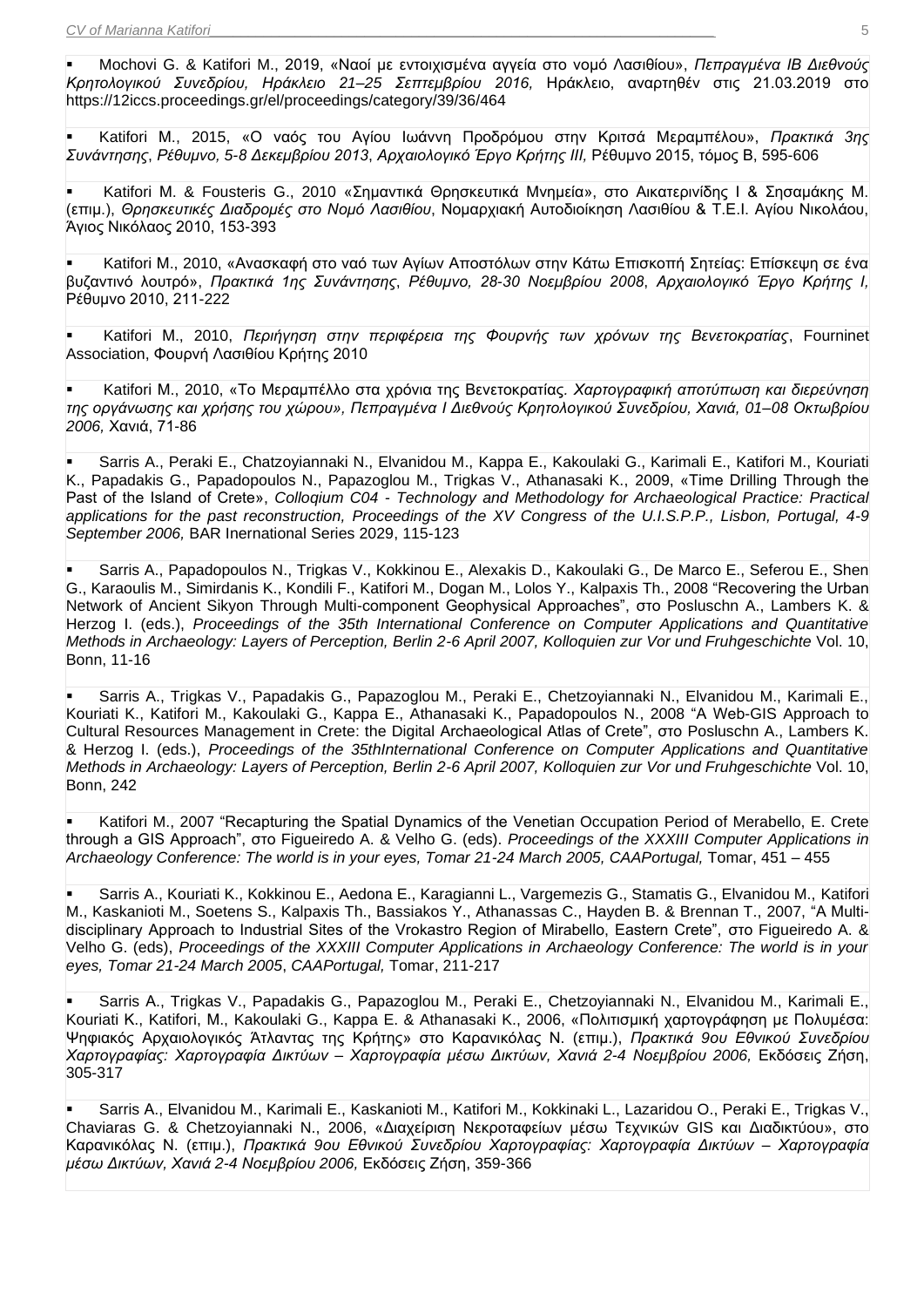## **LECTURES – CONFERENCE PRESENTATIONS & POSTERS**

Katifori M., "Settlements patterns in Sitia territory during the Venetian Period", Online International Workshop *"Settlement Patterns in Crete from the Classical to the Venetian Period*", Virtual, 30 September 2021

Coutsinas Ν., Katifori Μ. & Argyriou A., "GIS-based landform classification of settlements in the Pantelis Valley (Sitia, Crete) to assess water management, from the Classical to the Venetian periods", *Computer Applications and Quantitive Methods in Archaeology* "Digital Crossroads", Virtual, 14th -18th June 2021

▪ Katifori M., «Η χρήση των Βάσεων Δεδομένων και των Γεωγραφικών Συστημάτων Πληροφοριών στη μελέτη της βενετικής Κρήτης», Διάλεξη στο *Εργαστήριο Βοηθητικών Επιστημών της Ιστορίας*, Aristotle University of Thessaloniki, School of History and Archaeology, 02 Δεκεμβρίου 2020 (invited)

Moutsopoulou E., Katifori M. & Chronaki D., «Μελέτη στερέωσης και αποκατάστασης του πύργου και του ναού του Αγίου Παντελεήμονα στη Βόιλα Σητείας Λασιθίου», *E΄ Συνάντηση για το Αρχαιολογικό Έργο Κρήτης – ΑΕΚ 5*, 21 – 24 Νοεμβρίου 2019, Ρέθυμνο (poster)

▪ Moschovi G., Tsigonaki Ch., Chronaki D., Cantoro G., Katifori M., Alygizaki A. & Beteinis N., «Όρος Οξά, μια άγνωστη οχυρωμένη θέση στην Ανατολική Κρήτη», *38o Συμπόσιο της Χριστιανικής Αρχαιολογικής Εταιρείας, Βυζαντινό Μουσείο Αθηνών*, 11-13 Μαΐου 2018, Αθήνα

▪ Katifori M. & Chronaki D., «Έργα Γλυπτικής της Βενετοκρατίας από την επαρχία Σητείας», *Συνάντηση για τη Βενετσιάνικη Γλυπτική στην Κρήτη*, 20 Ιανουαρίου 2012, Ρέθυμνο

▪ Mountraki E. & Katifori M.**,** «Ανάδειξη Βυζαντινού τείχους Ιεράπετρας – Συντήρηση και αποκατάσταση των Οθωμανικών Κρηνών στην Κάτω Μερά της Ιεράπετρας», *3 <sup>η</sup> Συνάντηση Δικτύου Πόλεων Περιφέρειας Κρήτης,* 20 Οκτωβρίου 2008, Ιεράπετρα

Katifori M., «Περιήγηση σε γνωστούς και άγνωστους οικισμούς της επαρχίας Σητείας του 16<sup>ου</sup> και 17<sup>ου</sup> αιώνα», *Διεθνές Συνέδριο «Κοινά Πολιτισμικά Στοιχεία της Αναγέννησης μεταξύ Κρήτης και Κύπρου»,* Χανδράς Δήμου Λεύκης, 19-21 Σεπτεμβρίου 2008

Sarris A., Kokkinou E., Stamatis G., Katifori M., Elvanidou M., Kouriati K., Kaskanioti M., «Geophysical Mapping of the Fortified Area of Ali Pasa at Aktio, Greece, 2007», *Computer Applications and Quantitive Methods in Archaeology,* Berlin, Germany, 4-6 April 2007

Sarris A., Elvanidou M., Karimali E., Kaskanioti M., Katifori M., Kokkinaki L., Lazaridou O., Peraki E., Trigkas V., Chaviaras G., Chetzoyiannaki N., "Creating a Geographically Registered Database for Cemeteries", *ESRI 21st European Conference on ArcGIS Users*, Athens, 7-8 November 2006

Sarris A., Peraki E., Chatzoyiannaki N., Elvanidou M., Kappa E., Kakoulaki G., Karimali E., Katifori M., Kouriati K., Papadakis G., Papadopoulos N., Papazoglou M., Trigkas V., Athanasaki K., "Digital Archaeological Atlas of Crete", *ESRI 21st European Conference on ArcGIS Users*, Athens, 7-8 November 2006

Sarris A., Papadopoulos N., Elvanidou M., Kappa E., Trigkas V., DeMarco E., Seferou E., Stamatis G., Kouriati K., Katifori M., Kaskanioti Μ., "The Application of Ground Remote Sensing and GIS Technologies for the Study of Ancient Dodoni, Greece", *The 6th International Conference on Archaeological Prospection*, National Research Council (CNR), Rome, 14–17 September 2005

Sarris A., Kokkinou E., Kouriati K., Aedona E., Karagianni L., Vargemezis G., Stamatis G., Elvanidou M., Katifori M., Kaskanioti Μ., Soetens S., Kalpaxis Th., Bassiakos Y., Athanassas C., Hayden B., Brennan T., "Geophysical & Geomorphological Studies at the Wider Istron Area, E. Crete", Poster, *The 6th International Conference on Archaeological Prospection*, National Research Council (CNR), Rome, 14–17 September 2005

Sarris A., Papadopoulos N., Stamatis G., Kouriati K., Elvanidou M., Katifori M., Kaskanioti M., "Geophysical Investigations at the ancient theatre of Dodoni, N. Greece", *International Conference on Remote Sensing Archaeology*, Beijing, China, 18–21 October 2004